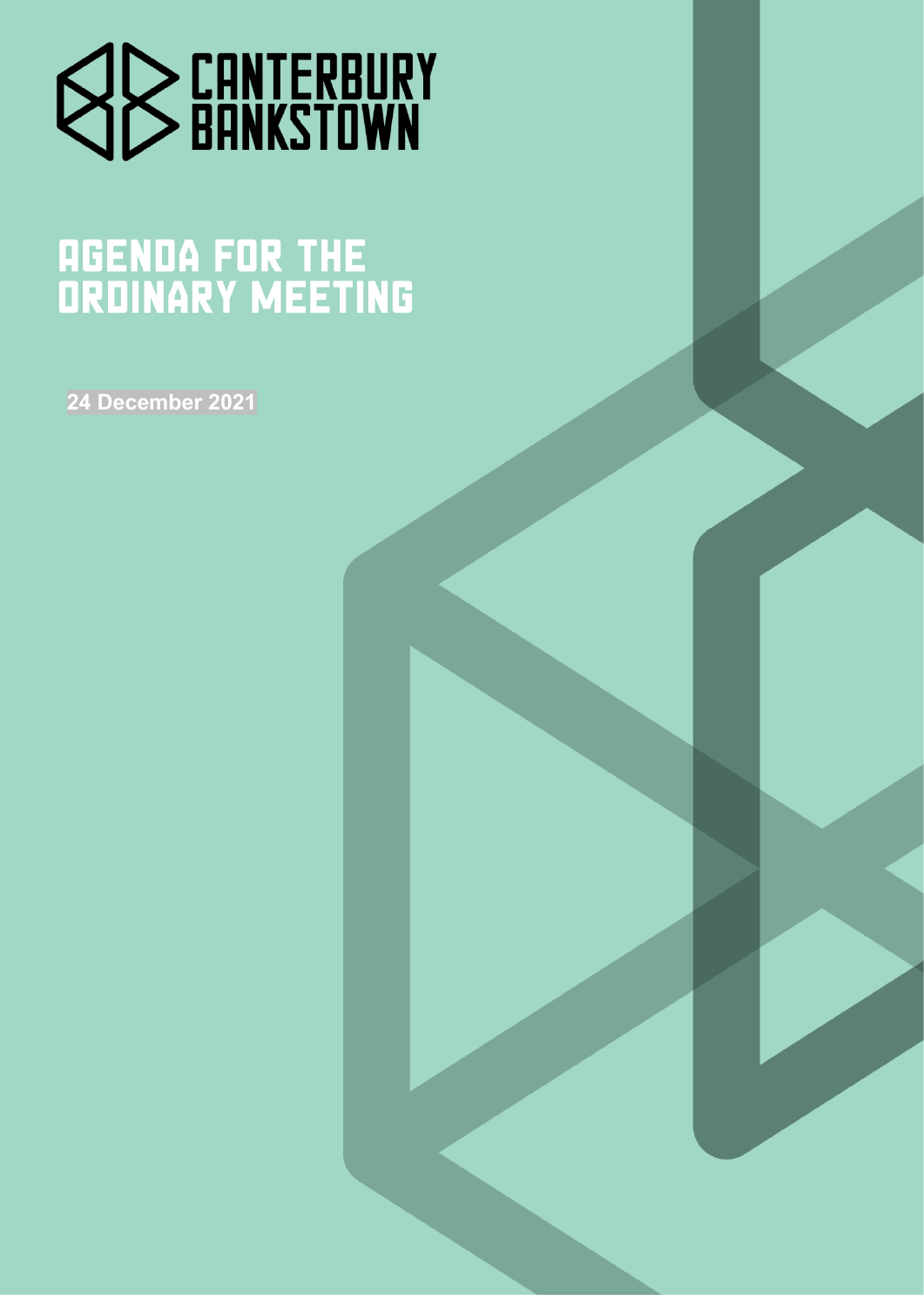# **ORDER OF BUSINESS**

| 1              | DECLARATIONS OF PECUNIARY INTEREST OR NON-PECUNIARY CONFLICT OF<br>5 |                                                                   |    |  |
|----------------|----------------------------------------------------------------------|-------------------------------------------------------------------|----|--|
| $\overline{2}$ |                                                                      |                                                                   |    |  |
| 3              |                                                                      |                                                                   |    |  |
|                | 3.1                                                                  | Oath or Affirmation of Office by Councillors                      | 9  |  |
|                | 3.2                                                                  | Mayoral Election - December 2021 to September 2023                | 11 |  |
|                | 3.3 <sub>2</sub>                                                     | <b>Election of Deputy Mayor</b>                                   | 17 |  |
|                | 3.4                                                                  | 2021 Local Government Election - Casual Vacancy in Civic Office - |    |  |
|                |                                                                      | Countback Option                                                  | 19 |  |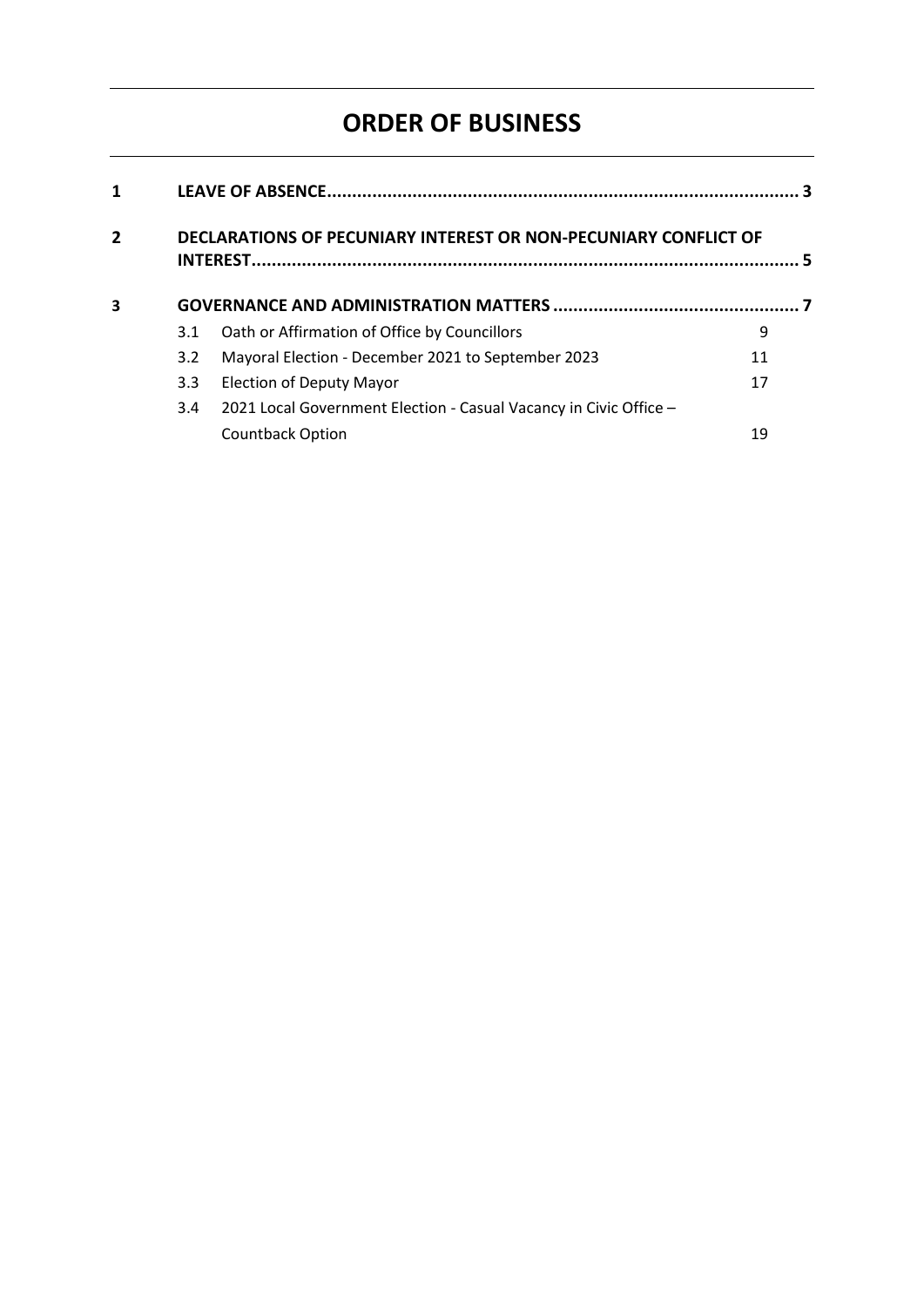# <span id="page-2-0"></span>**1 LEAVE OF ABSENCE**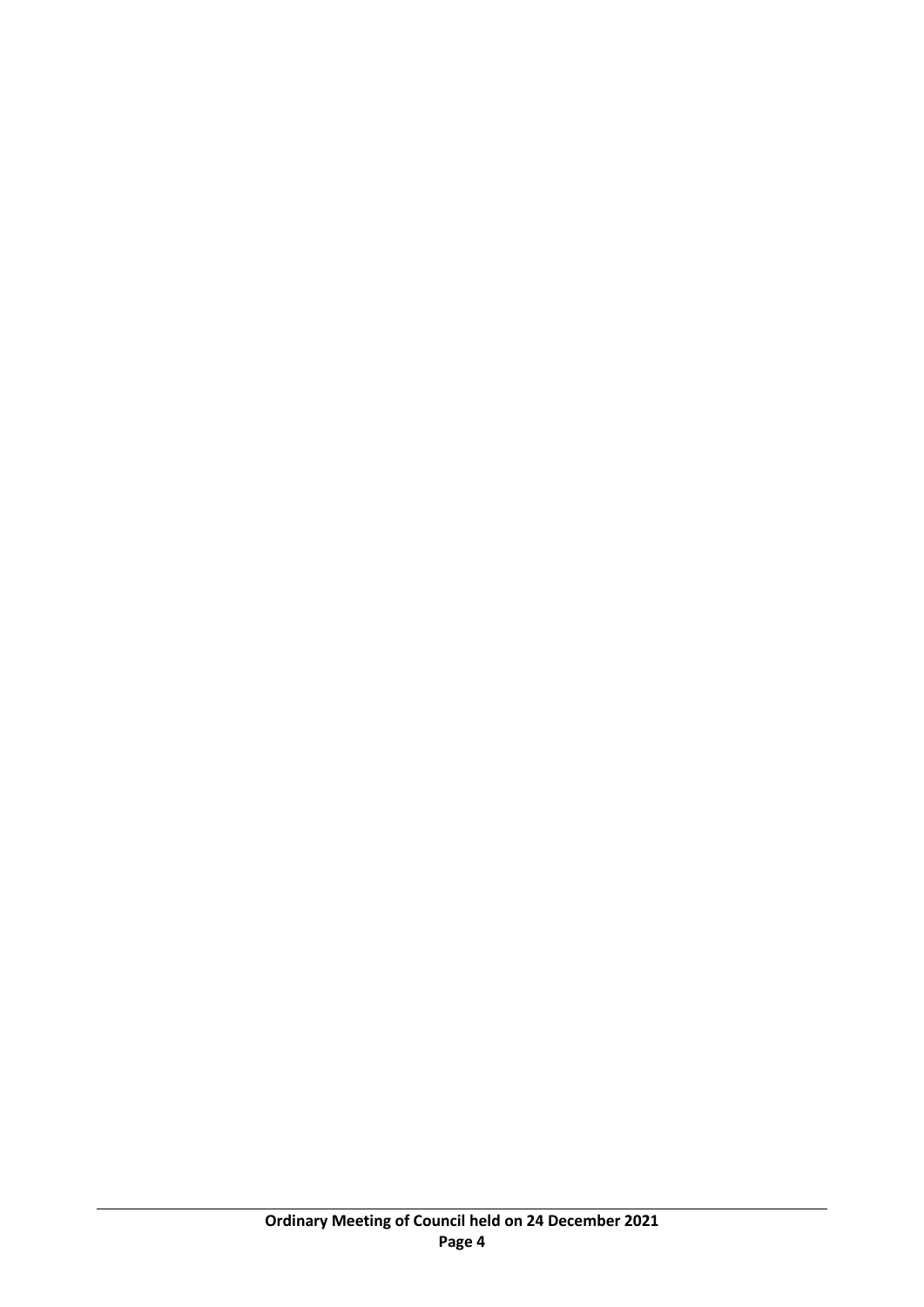# <span id="page-4-0"></span>**2 DECLARATIONS OF PECUNIARY INTEREST OR NON-PECUNIARY CONFLICT OF INTEREST**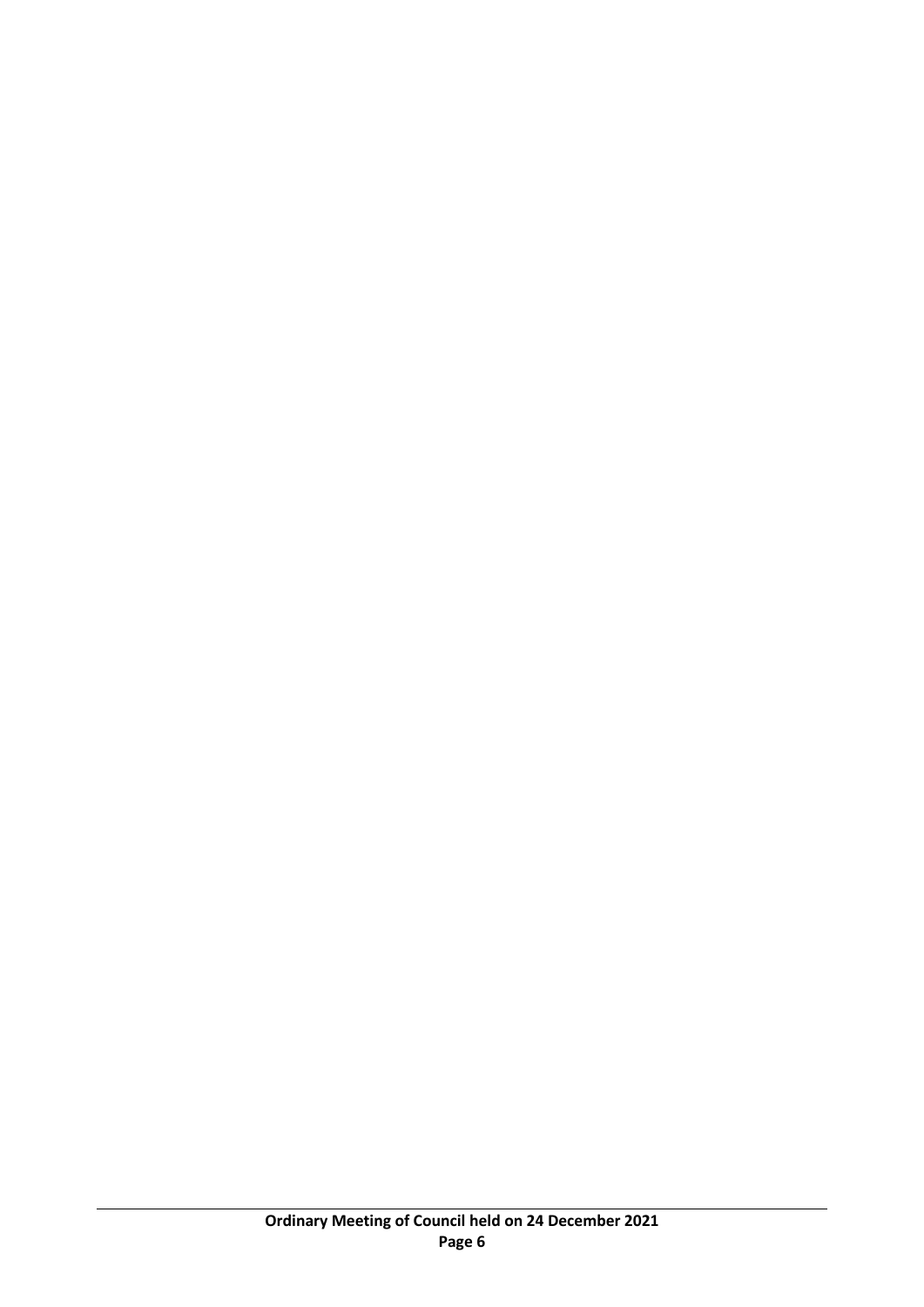# <span id="page-6-0"></span>**3 GOVERNANCE AND ADMINISTRATION MATTERS**

The following items are submitted for consideration -

| 3.1 | Oath or Affirmation of Office by Councillors                      | 9  |
|-----|-------------------------------------------------------------------|----|
| 3.2 | Mayoral Election - December 2021 to September 2023                | 11 |
| 3.3 | Election of Deputy Mayor                                          | 17 |
| 3.4 | 2021 Local Government Election - Casual Vacancy in Civic Office - |    |
|     | <b>Countback Option</b>                                           | 19 |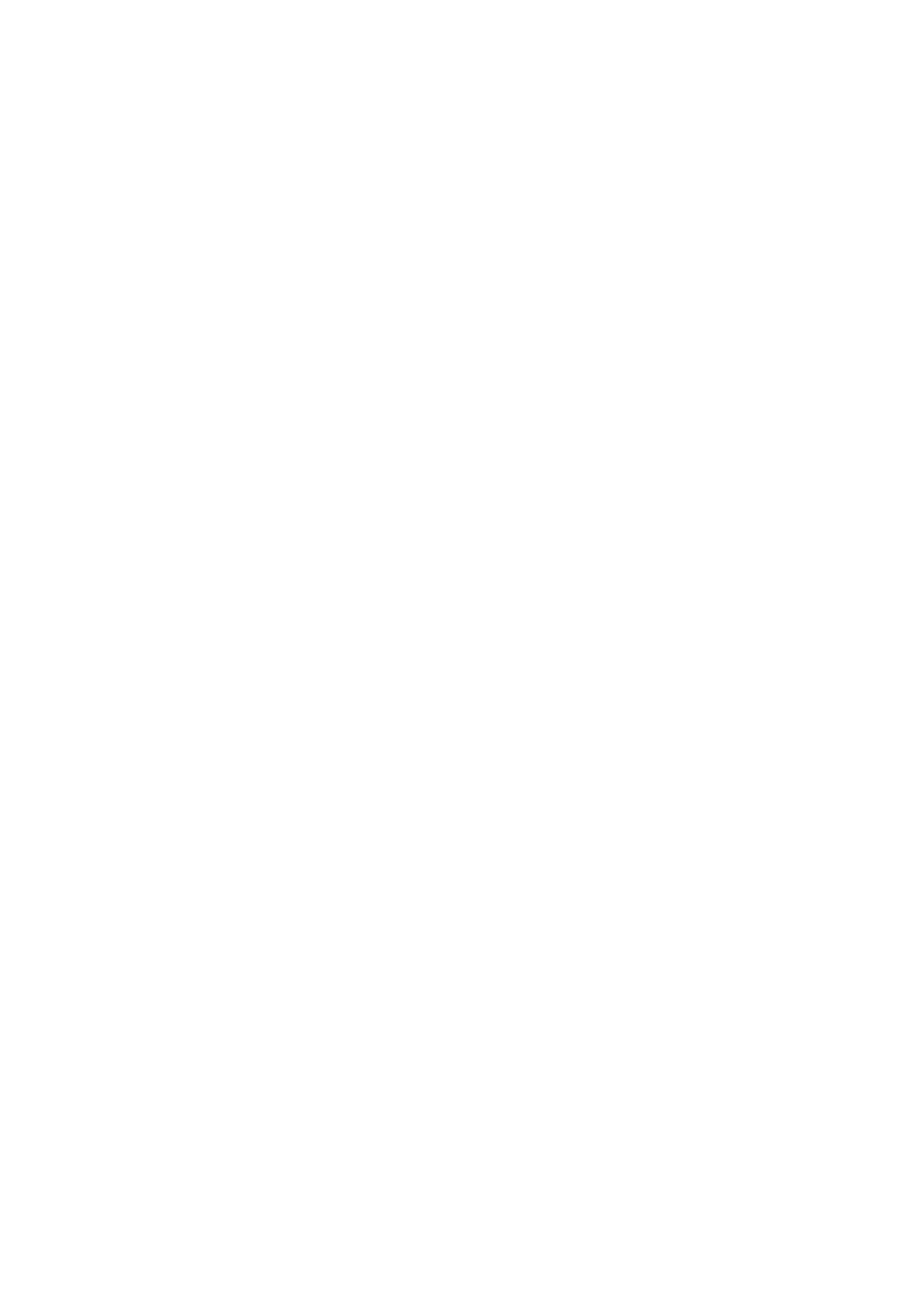## <span id="page-8-0"></span>**ITEM 3.1 Oath or Affirmation of Office by Councillors**

**AUTHOR Office of General Manager** 

## **PURPOSE AND BACKGROUND**

Section 233A (1) of the Local Government Act 1993 requires the Mayor and Councillors to take an oath or make an affirmation of office prior to the first meeting of council, after the councillor is elected to council.

## **ISSUE**

In accordance with section 233A (2) of the Act the oath or affirmation of office must be taken or made before the General Manager, prior to the first meeting of Council.

Prior to this meeting of Council, each of the elected councillors took an oath or made an affirmation before the General Manager.

## **RECOMMENDATION**

That the report be noted.

## **ATTACHMENTS**

Nil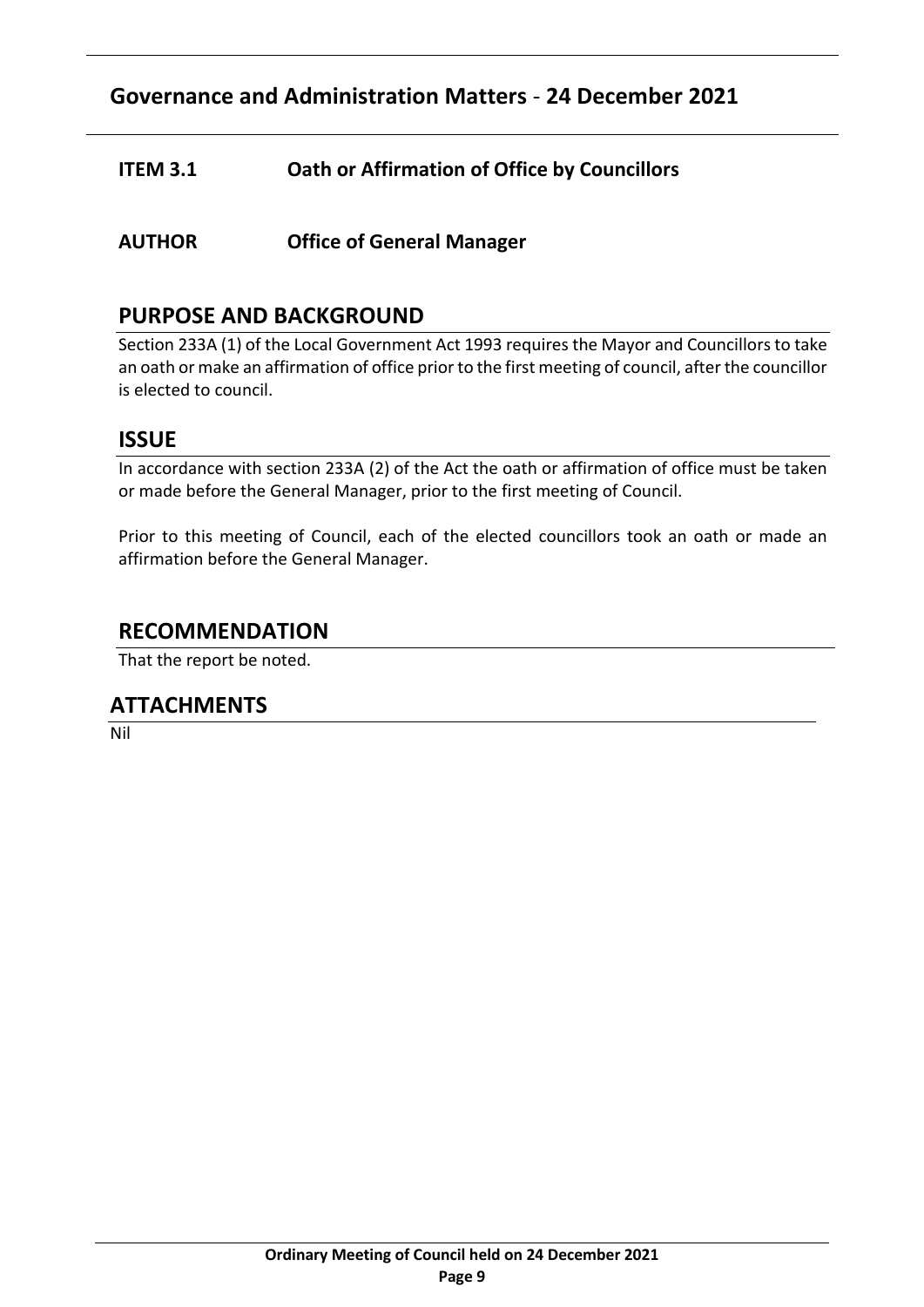# **POLICY IMPACT**

The requirements of the Local Government Act 1993 have been met.

## **FINANCIAL IMPACT**

There is no financial impact.

## **COMMUNITY IMPACT**

There is no community impact.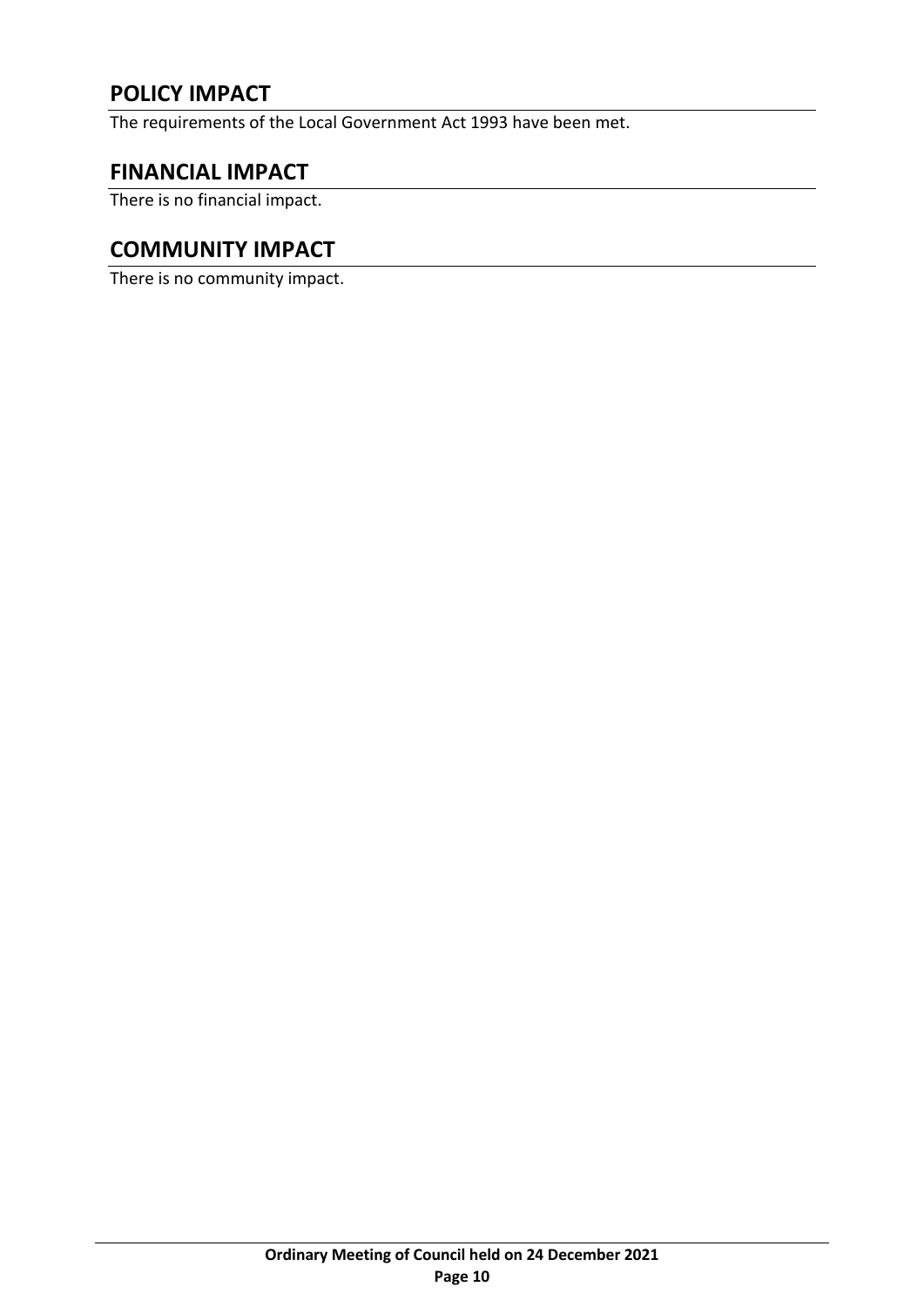## <span id="page-10-0"></span>**ITEM 3.2 Mayoral Election - December 2021 to September 2023**

## **AUTHOR Office of General Manager**

Pursuant to the Local Government Act 1993 and Council's Code of Meeting Practice, this meeting has been scheduled for the Councillors to elect Council's Mayor.

Councillors should note that:

- Mayors elected by councillors normally hold their office for two years (section 230(1) of the Local Government Act 1993), unless a casual vacancy occurs. Due to the postponement of the ordinary council elections to 4 December 2021, mayors elected by councillors during the next term will have a shorter term than the usual two years. Councils that elect their mayors are required under the Act to hold mid-term mayoral elections in the month of September 2023 (section 290(1)(b) of the Act).
- This means that the term of office for the Mayor elected at this meeting will be for the period December 2021 to September 2023.
- Council's General Manager, as the Returning Officer, is required to conduct the election in accordance with Schedule 7 of the Local Government (General) Regulation 2021 (Attachment A); and
- In accordance with Schedule 7, Council will be required to resolve the method of voting to determine the Mayor, in the event that more than one (1) Councillor is nominated.

In determining the matter, Council will need to resolve the method of voting, should there be more than one nomination.

#### **RECOMMENDATION** - That

- 1. In accordance with Schedule 7 of the Local Government (General) Regulation 2021 the General Manager, as the Returning Officer, conduct the Election of the Mayor.
- 2. In the event that there be more than one (1) nomination, Council determine the method of voting.

## **ATTACHMENTS**

A. Procedure for Mayoral Elections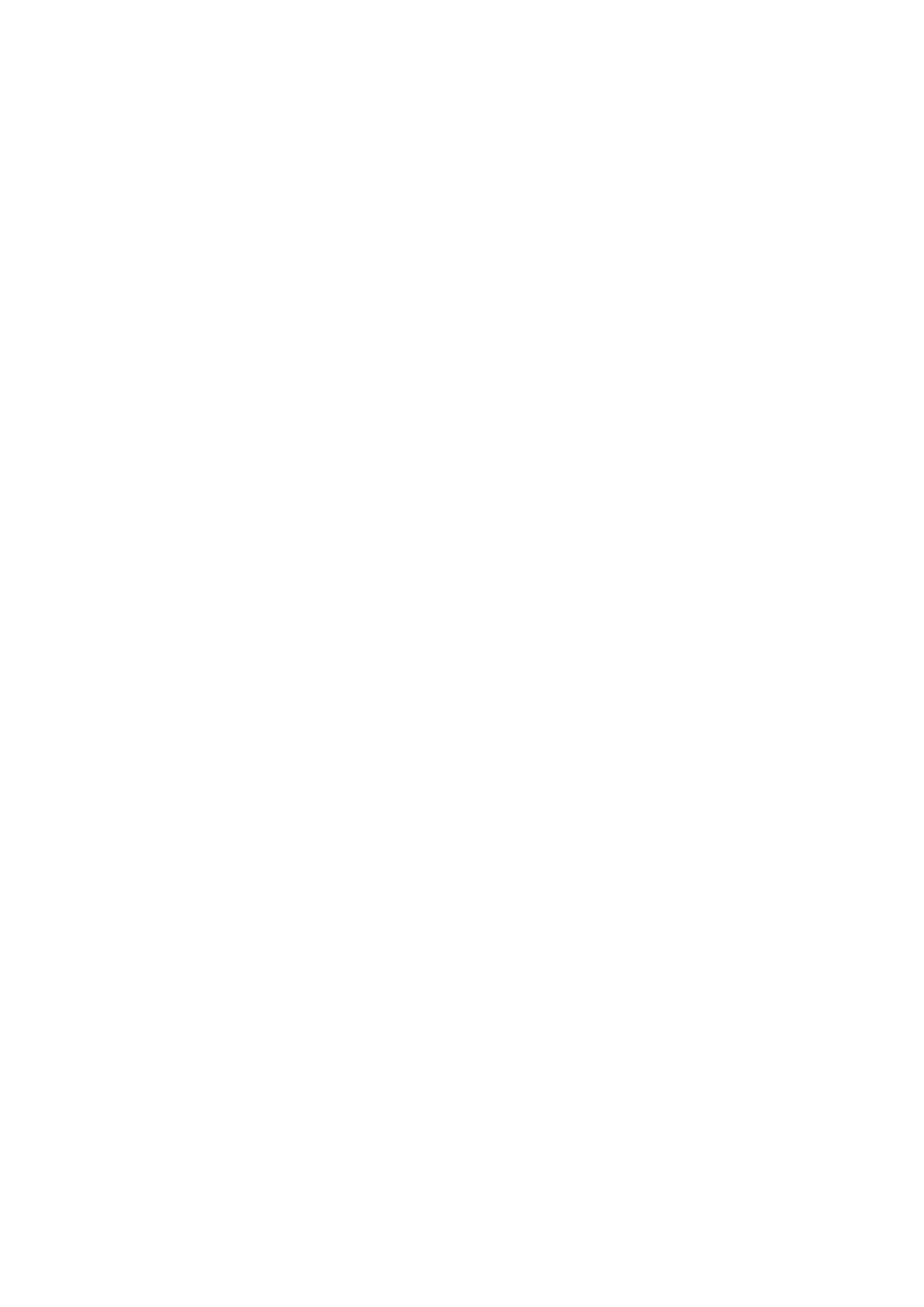## **ATTACHMENT -A**

#### **Local Government (General) Regulation 2021**

**\_\_\_\_\_\_\_\_\_\_\_\_\_\_\_\_\_\_\_\_\_\_\_\_\_\_\_\_\_\_\_\_\_\_\_\_\_\_\_\_\_\_\_\_\_\_\_\_\_\_\_\_\_\_\_\_\_\_\_\_\_\_**

#### **Schedule 7 Election of Mayor by councillors**

**Part 1 Preliminary**

(Clause 394)

#### **1 Returning officer**

The general manager (or a person appointed by the general manager) is the returning officer.

#### **2 Nomination**

- (1) A councillor may be nominated without notice for election as Mayor or Deputy Mayor.
- (2) The nomination is to be made in writing by 2 or more councillors (one of whom may be the nominee). The nomination is not valid unless the nominee has indicated consent to the nomination in writing.
- (3) The nomination is to be delivered or sent to the returning officer.
- (4) The returning officer is to announce the names of the nominees at the council meeting at which the election is to be held.

#### **3 Election**

- (1) If only one councillor is nominated, that councillor is elected.
- (2) If more than one councillor is nominated, the council is to resolve whether the election is to proceed by preferential ballot, by ordinary ballot or by open voting.
- (3) The election is to be held at the council meeting at which the council resolves on the method of voting.
- (4) In this clause:

*ballot* has its normal meaning of secret ballot. *open voting* means voting by a show of hands or similar means.

#### **Part 2 Ordinary ballot or open voting**

#### **4 Application of Part**

This Part applies if the election proceeds by ordinary ballot or by open voting.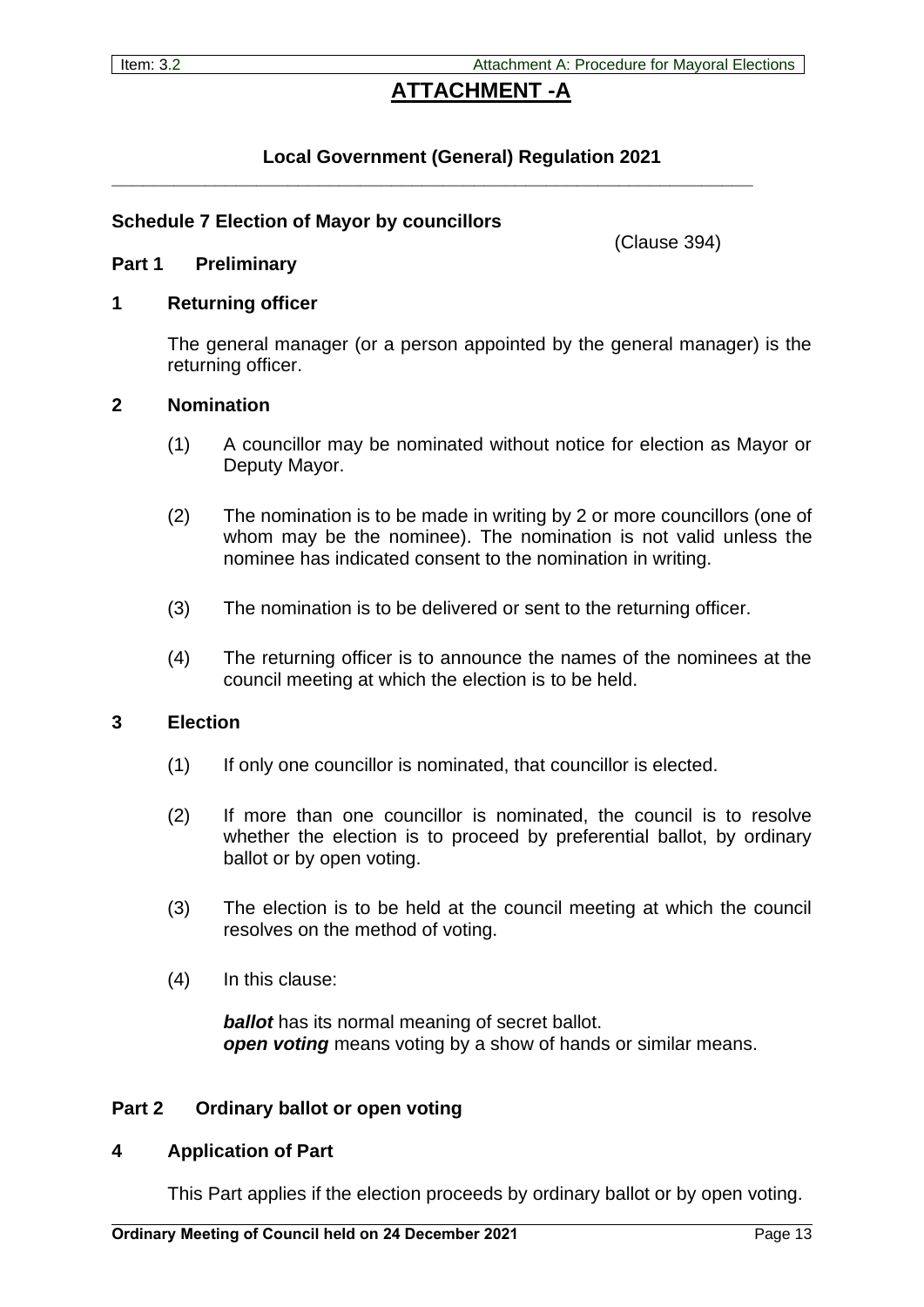#### **5 Marking of ballot-papers**

- (1) If the election proceeds by ordinary ballot, the returning officer is to decide the manner in which votes are to be marked on the ballot-papers.
- (2) The formality of a ballot-paper under this Part must be determined in accordance with clause 345 (1) (b) and (c) and (6) of this Regulation as if it were a ballot-paper referred to in that clause.
- (3) An informal ballot-paper must be rejected at the count.

#### **6 Count—2 candidates**

- (1) If there are only 2 candidates, the candidate with the higher number of votes is elected.
- (2) If there are only 2 candidates and they are tied, the one elected is to be chosen by lot.

#### **7 Count—3 or more candidates**

- (1) If there are 3 or more candidates, the one with the lowest number of votes is to be excluded.
- (2) If 3 or more candidates then remain, a further vote is to be taken of those candidates and the one with the lowest number of votes from that further vote is to be excluded.
- (3) If, after that, 3 or more candidates still remain, the procedure set out in subclause (2) is to be repeated until only 2 candidates remain.
- (4) A further vote is to be taken of the 2 remaining candidates.
- (5) Clause 6 of this Schedule then applies to the determination of the election as if the 2 remaining candidates had been the only candidates.
- (6) If at any stage during a count under subclause (1) or (2), 2 or more candidates are tied on the lowest number of votes, the one excluded is to be chosen by lot.

#### **Part 3 Preferential ballot**

#### **8 Application of Part**

This Part applies if the election proceeds by preferential ballot.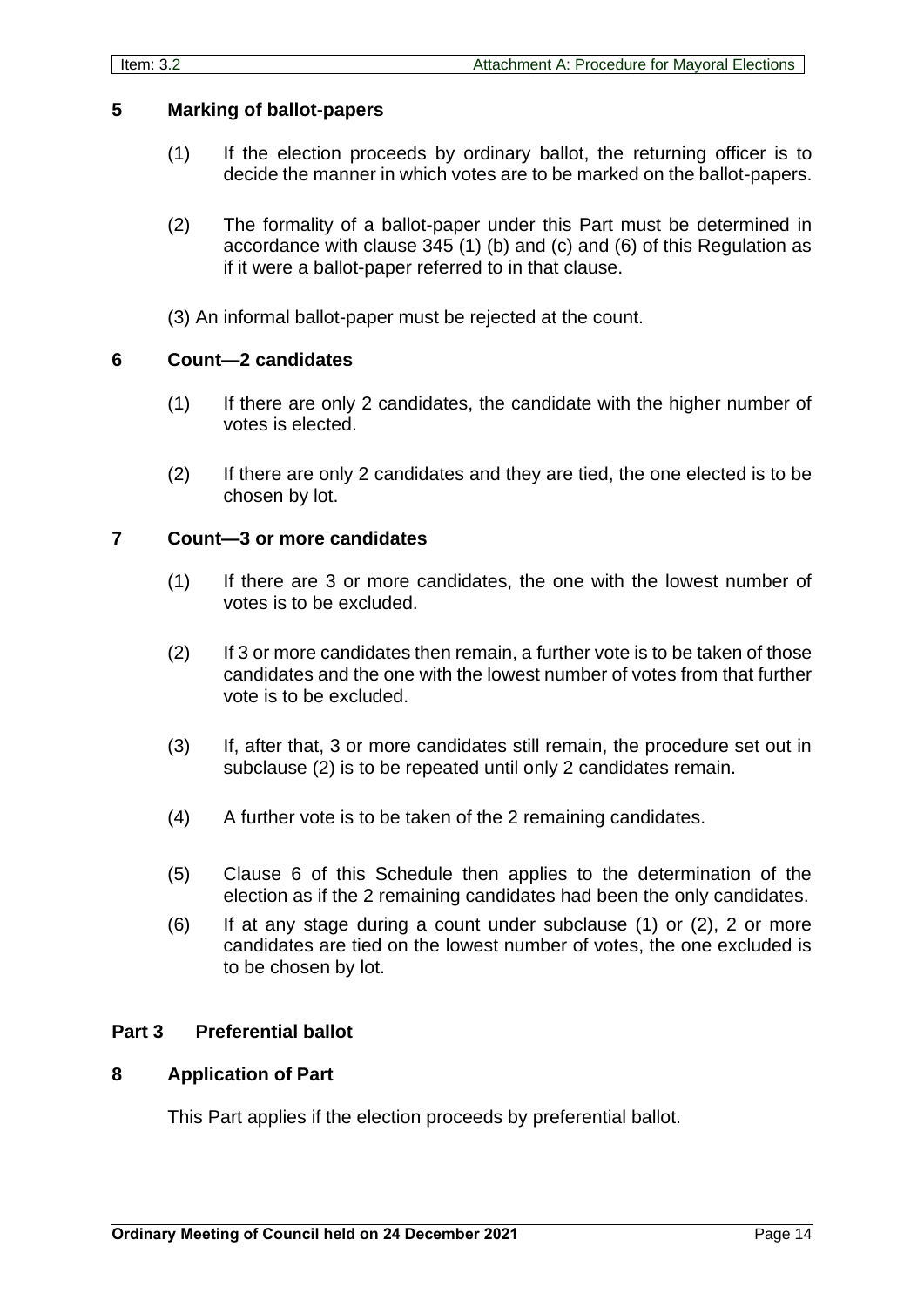#### **9 Ballot-papers and voting**

- (1) The ballot-papers are to contain the names of all the candidates. The councillors are to mark their votes by placing the numbers "1", "2" and so on against the various names so as to indicate the order of their preference for all the candidates.
- (2) The formality of a ballot-paper under this Part is to be determined in accordance with clause 345 (1) (b) and (c) and (5) of this Regulation as if it were a ballot-paper referred to in that clause.
- (3) An informal ballot-paper must be rejected at the count.

#### **10 Count**

- (1) If a candidate has an absolute majority of first preference votes, that candidate is elected.
- (2) If not, the candidate with the lowest number of first preference votes is excluded and the votes on the unexhausted ballot-papers counted to him or her are transferred to the candidates with second preferences on those ballot-papers.
- (3) A candidate who then has an absolute majority of votes is elected, but, if no candidate then has an absolute majority of votes, the process of excluding the candidate who has the lowest number of votes and counting each of his or her unexhausted ballot-papers to the candidates remaining in the election next in order of the voter's preference is repeated until one candidate has received an absolute majority of votes. The latter is elected.
- (4) In this clause, *absolute majority*, in relation to votes, means a number that is more than one-half of the number of unexhausted formal ballotpapers.

#### **11 Tied candidates**

- (1) If, on any count of votes, there are 2 candidates in, or remaining in, the election and the numbers of votes cast for the 2 candidates are equal the candidate whose name is first chosen by lot is taken to have received an absolute majority of votes and is therefore taken to be elected.
- (2) If, on any count of votes, there are 3 or more candidates in, or remaining in, the election and the numbers of votes cast for 2 or more candidates are equal and those candidates are the ones with the lowest number of votes on the count of the votes—the candidate whose name is first chosen by lot is taken to have the lowest number of votes and is therefore excluded.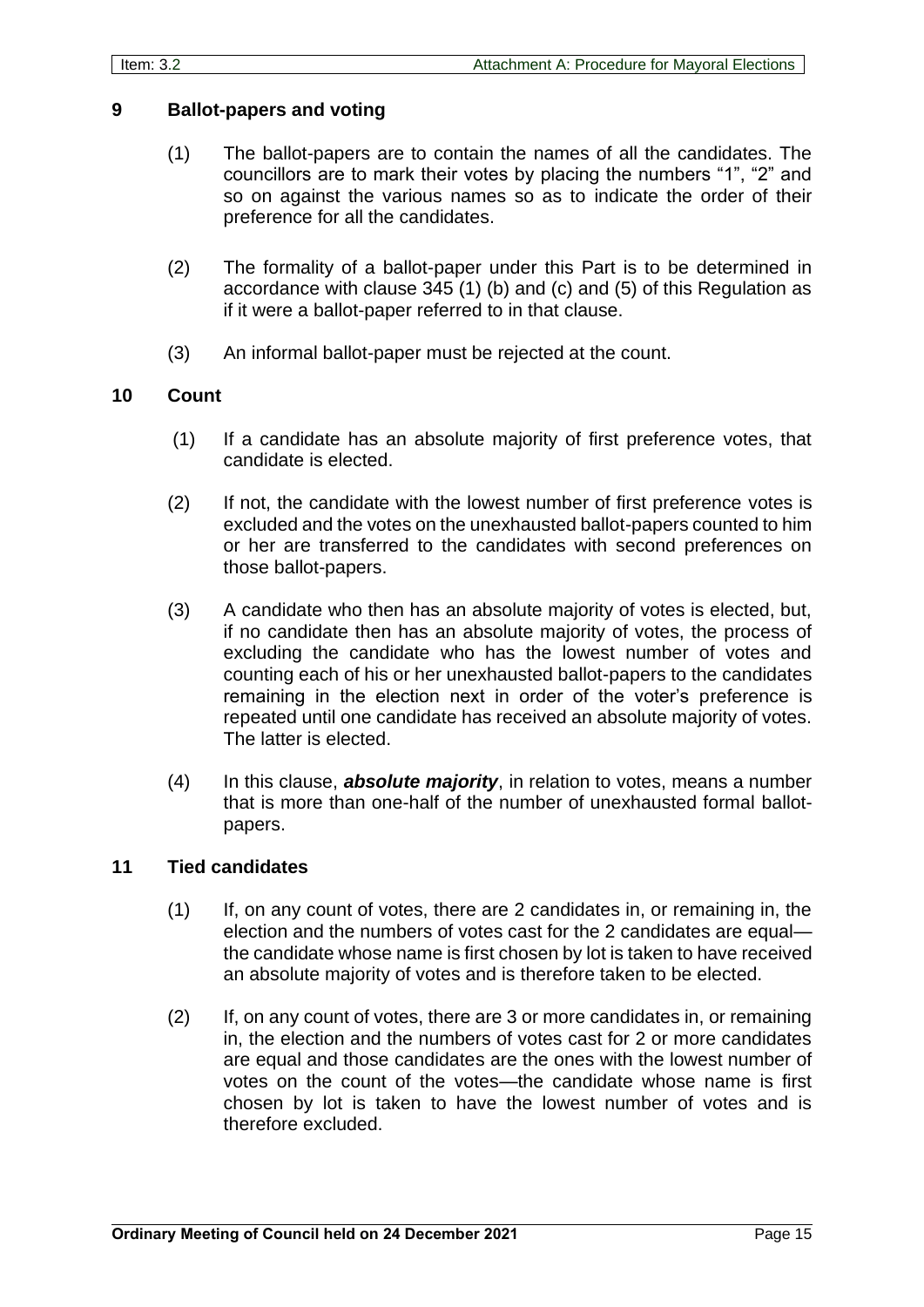#### **Part 4 General**

#### **12 Choosing by lot**

To choose a candidate by lot, the names of the candidates who have equal numbers of votes are written on similar slips of paper by the returning officer, the slips are folded by the returning officer so as to prevent the names being seen, the slips are mixed and one is drawn at random by the returning officer and the candidate whose name is on the drawn slip is chosen.

#### **13 Result**

The result of the election (including the name of the candidate elected as Mayor or deputy Mayor) is:

- (a) to be declared to the councillors at the council meeting at which the election is held by the returning officer, and
- (b) to be delivered or sent to the Director-General and to the Secretary of the Local Government and Shires Associations of New South Wales.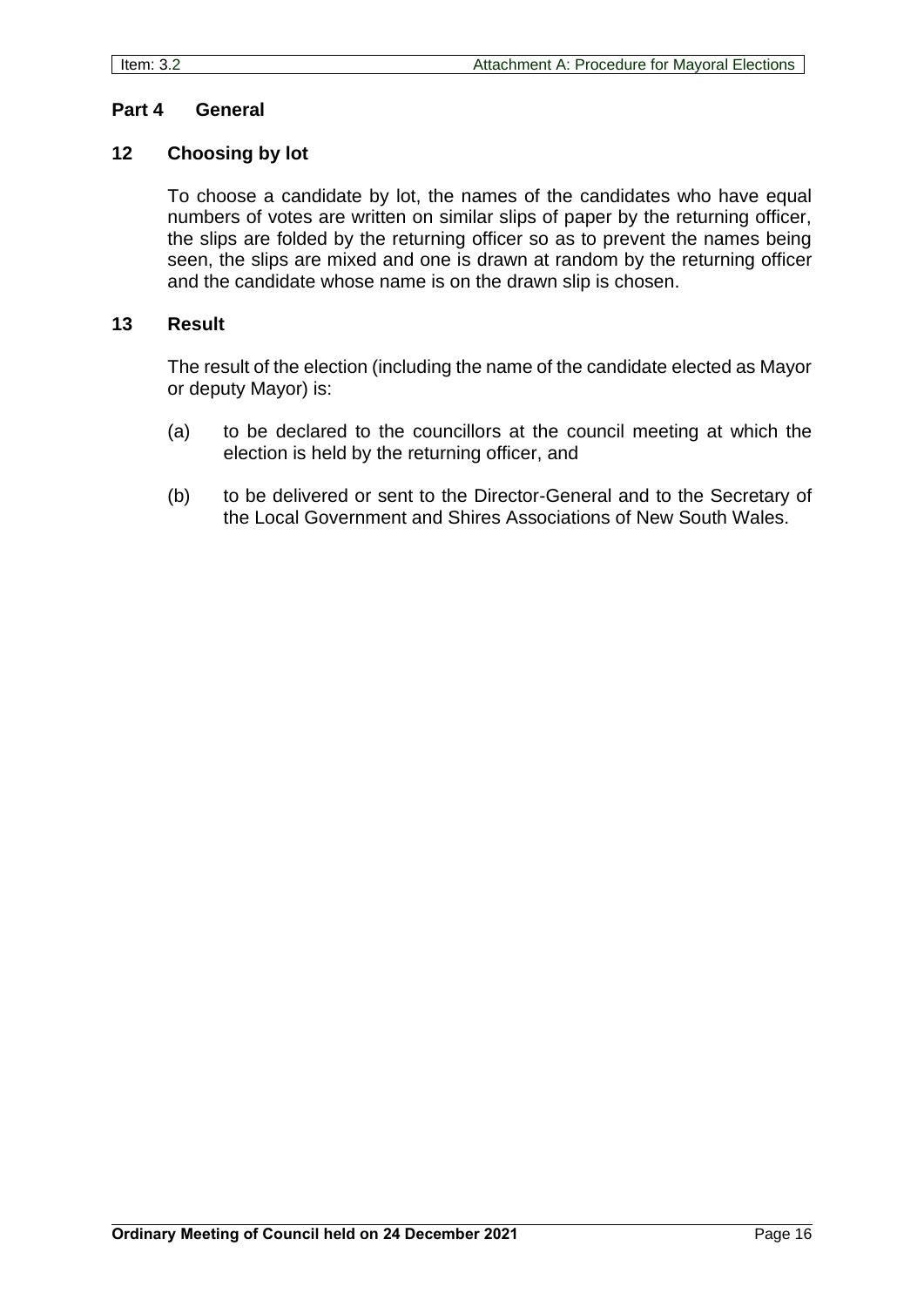## <span id="page-16-0"></span>**ITEM 3.3 Election of Deputy Mayor**

## **AUTHOR Office of General Manager**

Pursuant to Section 231(1) of the Local Government Act (Act), Council may elect a person from among their number to be the Deputy Mayor.

The Deputy Mayor may exercise any function of the Mayor at the request of the Mayor, or if the Mayor is prevented by illness, absence or otherwise from exercising the functions of the Mayor.

In making its decision, Councillors should note:

- In accordance with Section  $231(2)$  of the Act, a Councillor may be elected to be the Deputy Mayor for the period of the mayoral term or a shorter term.
- Section 249 (5) of the Act provides that the Council may pay the Deputy Mayor (if there is one) a fee to be determined by Council for such time as the Deputy Mayor acts in the office of the Mayor.
- Any fee paid to the Deputy Mayor must be deducted from the Mayor's annual fee. By way of background, a number of other councils base the payment on a set percentage of the estimated time that the Deputy Mayor will act in the role as the Mayor throughout the term. The percentage applied by other councils varies between 10%-20%.

In considering the matter, Councillors will need to determine/resolve as to:

- 1. Whether to elect a person from among their number to be the Deputy Mayor and for what term;
- 2. Determine the fee to be paid to the Deputy Mayor while he or she acts in the office of the Mayor;
- 3. Subject to the above and in the event that there be more than one (1) nomination, Council determine the method of voting for the election; and
- 4. Council request that the General Manager, as Returning Officer, conduct the Election of Deputy Mayor, in accordance with Schedule 7 of the Local Government (General) Regulation 2021, as required.

Accordingly, the matter is submitted for Council's consideration.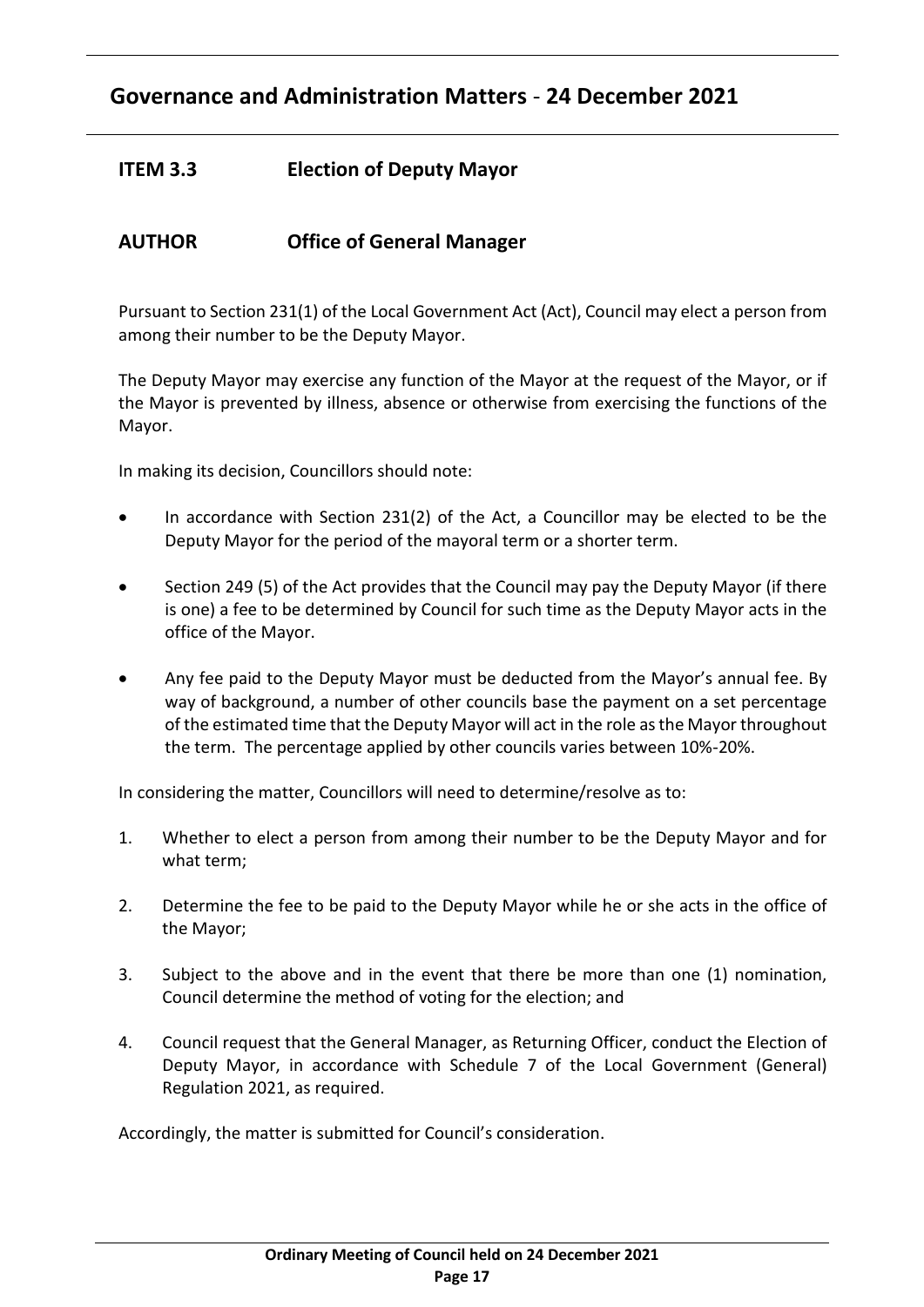# **RECOMMENDATION**

That the information be considered by Council.

## **ATTACHMENTS**

Nil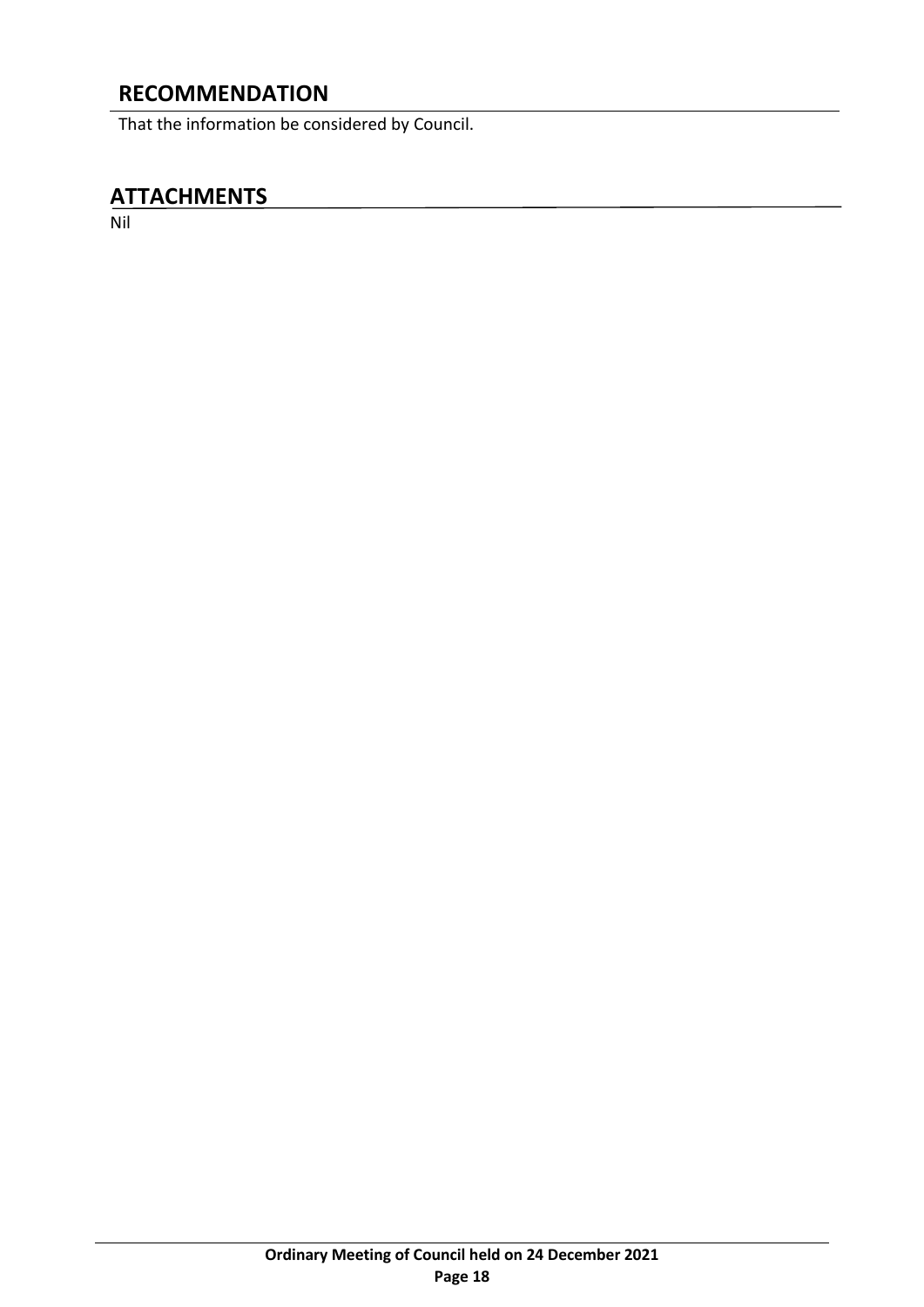## <span id="page-18-0"></span>**ITEM 3.4 2021 Local Government Election - Casual Vacancy in Civic Office - Countback Option**

**AUTHOR Office of General Manager** 

## **PURPOSE AND BACKGROUND**

In accordance with section 291A(1)(b) of the Local Government Act 1993, Councils that wish to fill casual vacancies that occur in civic office within 18 months of the 2021 Council election by a countback of votes cast at the election, must resolve to do so at the first meeting of the new Council.

Councils that do not wish to fill casual vacancies using a countback of votes can fill vacancies using a by-election (section 291 of the Act).

## **ISSUE**

To determine the method of filling any casual vacancies that may occur in civic office in the first 18 months of the new Council.

## **RECOMMENDATION**

That Council considers and determines the method of filling casual vacancies in civic office that occur in the first 18 months of the new Council.

## **ATTACHMENTS**

Nil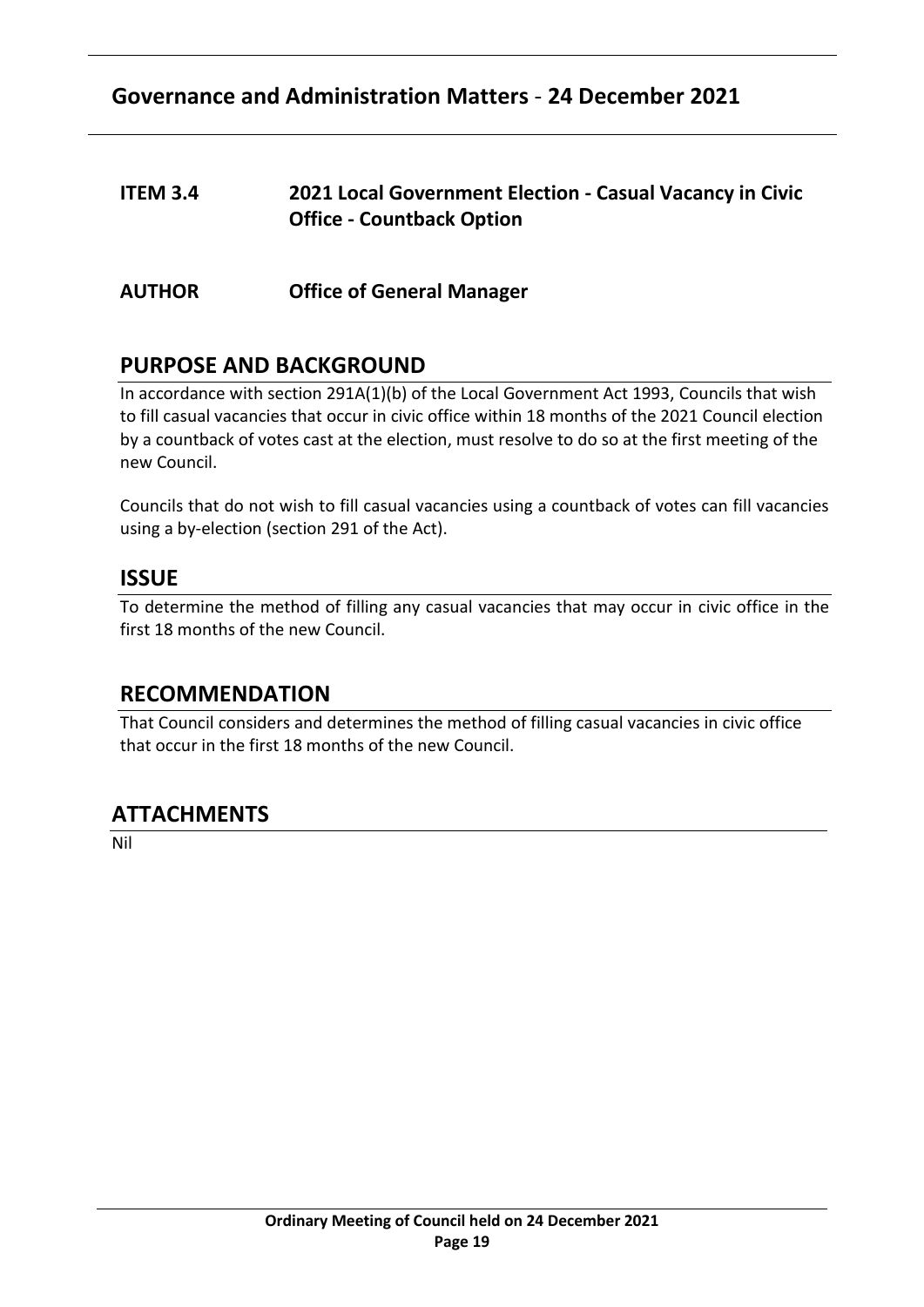# **POLICY IMPACT**

The adoption of the recommendations will ensure Council's meets its legislative requirements regarding the filling of any casual vacancies that occur in civic office in the first 18 months following the ordinary election of Councillors.

## **FINANCIAL IMPACT**

The estimated financial impact associated with either method of filling a casual vacancy is as follows:

- By-election process
	- Council's 2021 Local Government Election is estimated to cost around \$2.3M.
	- Whilst the cost of a by-election will need to be determined by the NSW Electoral Commission, it is expected/estimated that the cost per Ward would be in the vicinity of \$600K - \$700K.
	- This is based on an average cost per Ward of conducting the entire local government election - adjusted slightly for certain direct/fixed costs such as the Returning Officer and other administrative costs.
- Countback
	- Naturally, adopting the countback method will result in a significantly lower cost for Council – estimated between \$30K - \$40K.
	- This is largely given that the process is administrative in nature, in that it relies on data from ballot papers and the same proportional representation method used in the original election.
	- The process effectively re-runs the election making the vacating councillor ineligible and distributing each of their ballot papers to the next preference on the ballot paper for those candidates who accept to be considered as part of the election process.

## **COMMUNITY IMPACT**

As Councillors would expect, the need to fill a casual vacancy is essential in appropriately representing constituents and our community, whilst also ensuring that the method applied reflects the community's sentiments.